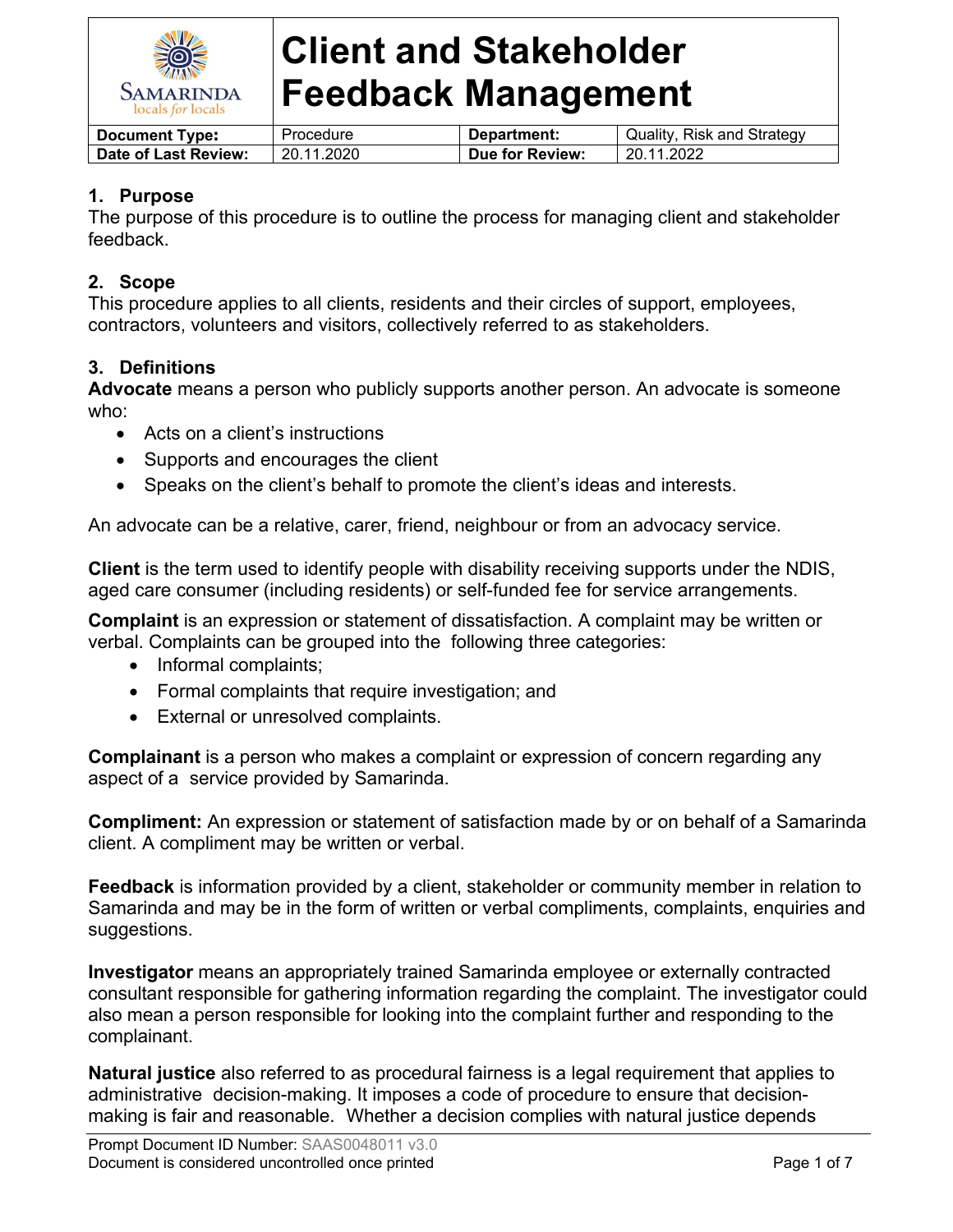

| <b>Document Type:</b> | Procedure  | Department:     | Quality, Risk and Strategy |
|-----------------------|------------|-----------------|----------------------------|
| Date of Last Review:  | 20.11.2020 | Due for Review: | 20.11.2022                 |

not on whether the decision itself was fair and reasonable, but on whether a fair and proper procedure was followed in making the decision.

**Point of Service** refers to the area of Samarinda where the client is interacting with staff.

**Prolific or vexatious complainant** is a person who consistently displays a pattern of unreasonable requests despite a full investigation of their original complaint.

**Resident** means a person residing at Samarinda's residential care facility including respite care.

**Suggestion** is a recommendation to improve any aspect of a service or product. It may be part of a compliment or complaint but may also be offered as standalone information.

## **4. Procedure**

#### *4.1 Level of complaint handling*

#### *4.1.1 Informal complaint*

This relates to complaints provided at the point of service that can be dealt with promptly by the appropriate staff member or their direct line supervisor without requiring escalation and where local resolution is appropriate.

An informal complaint does not need to be formally documented, however the Quality Risk Strategy department should be informed so that they can trend issues and identify improvement opportunities.

## *4.1.2 Formal complaint*

This relates to more serious and / or complex matters. It may be feedback that could not be resolved at the point of service and requires escalation to a direct line supervisor or next in line manager.

Formal complaints may be lodged by:

- Talking with a staff member or direct line supervisor who can assist the complainant to write up the formal complaint;
- Emailing [quality@saas.org.au](mailto:quality@saas.org.au); or
- Lodging the complaint in the feedback box located in the reception area.

Complaints about the CEO can be made to the Chair of the Samarinda Board or via the options listed above.

Formal complaints can be made anonymously. A complainant can ask a staff member or someone from their support network to assist with making the complaint on their behalf.

If a client or family member believes that there is unlawful and or serious misconduct going on and do not want to use the formal complaints mechanism, they are also able to use the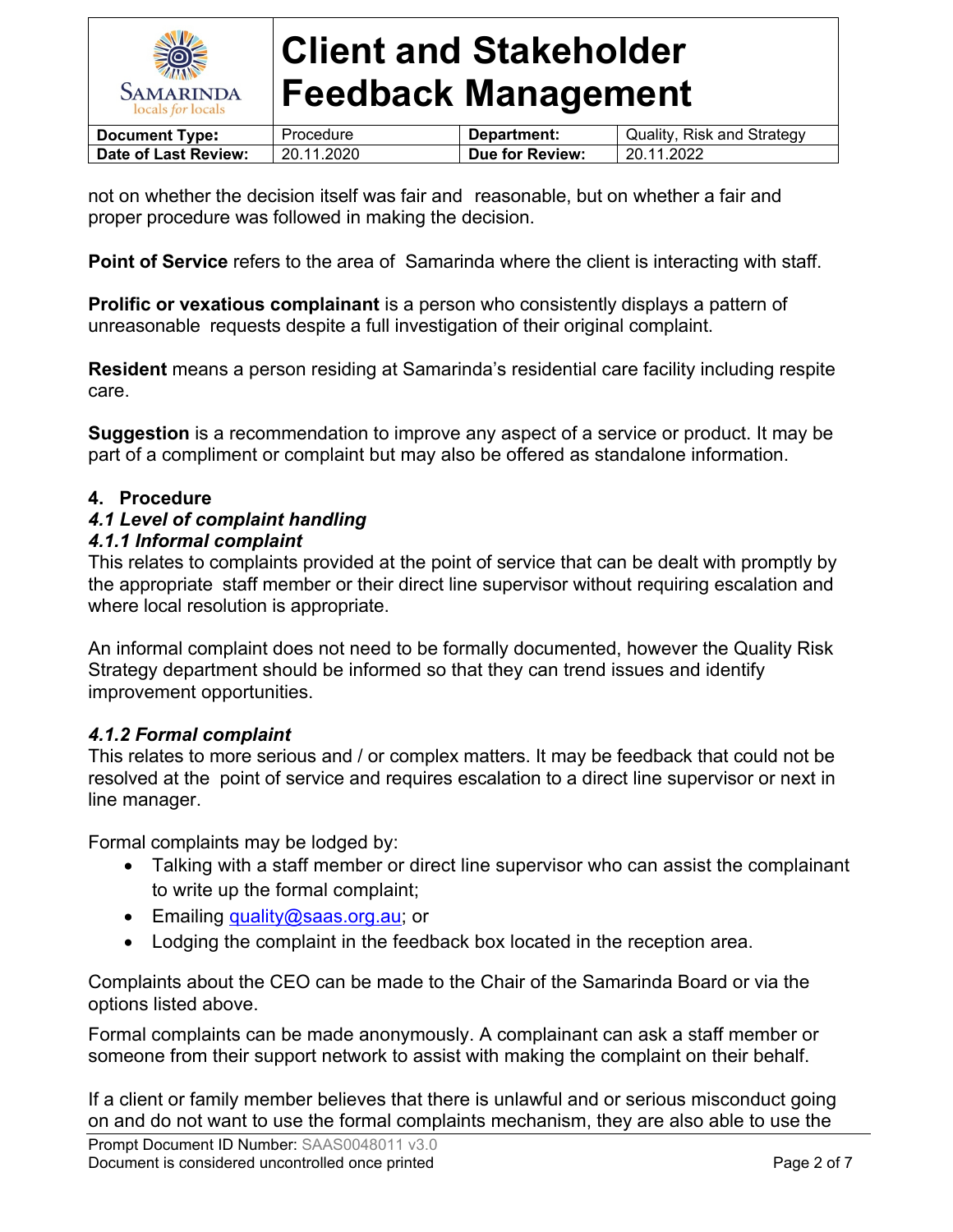

| <b>Document Type:</b> | Procedure  | Department:     | Quality, Risk and Strategy |
|-----------------------|------------|-----------------|----------------------------|
| Date of Last Review:  | 20.11.2020 | Due for Review: | 20.11.2022                 |

Whistleblower process.

# *4.1.3 External or Unresolved Complaints*

Where a complaint has not been able to be resolved satisfactorily with the complainant, an option of referring the complaint to an external body will be discussed with the complainant.

At any time, clients, their families, advocates or support network are able to make complaints directly to:

- The NDIS Quality and Safeguards Commission by phoning 1800 03 55 44 or emailing [contactcentre@ndiscommission.gov.au](mailto:contactcentre@ndiscommission.gov.au) for complaints relating to Samarinda's disability services.
- The Aged Care Quality and Safety Commission by phoning 1800 951 822 or emailing [info@agedcarequality.gov.au](mailto:info@agedcarequality.gov.au) for complaints relating to Samarinda's aged care services; or
- The Victorian Ombudsman by phoning (03) 9613 6222 or online at <https://www.ombudsman.vic.gov.au/complaints/>

Samarinda will work with the Commission and / or Ombudsman to provide information, advice and assistance and where possible to work towards a mutually agreed resolution with the complainant affected by the issue.

On occasion complaints may be directly referred to Samarinda for investigation by an external body.

## *4.2 Management of Compliments*

There are three steps to managing compliments:

- 1. **Acknowledge:** Compliments are acknowledged by the person receiving the compliment as soon as possible. They may be acknowledged face-to-face or over the phone, or it may be appropriate to provide written acknowledgement.
- 2. **Distribute:** Compliments are encouraged to be shared with the relevant managers and staff members.
- 3. **Implementation:** Compliments can be used to further improve quality of care and services.

## *4.3 Management of Complaints*

Complaints should include as much detail as possible including:

- What happened;
- Where it happened;
- Date and time:
- Who was involved: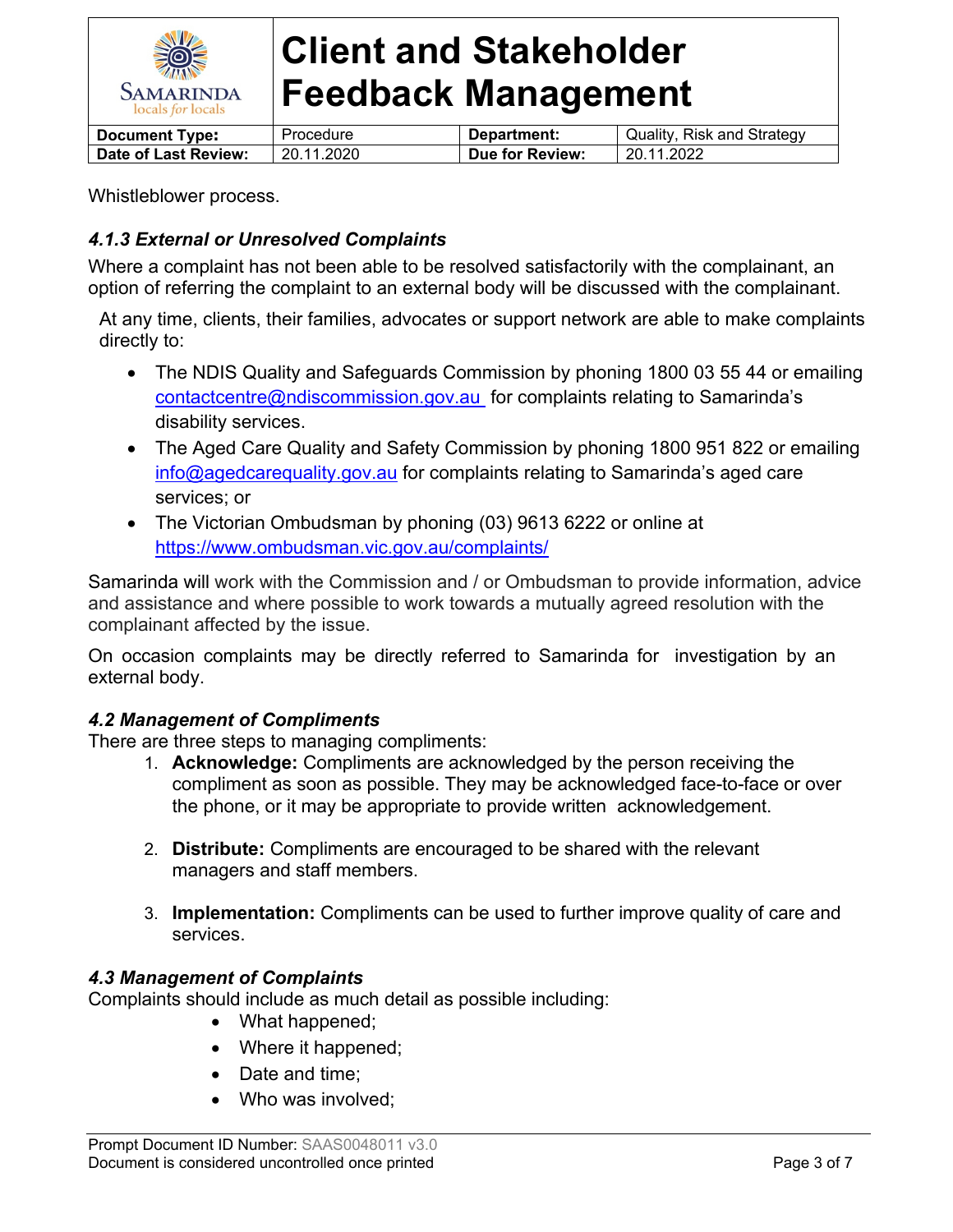

| <b>Document Type:</b> | Procedure  | Department:     | Quality, Risk and Strategy |
|-----------------------|------------|-----------------|----------------------------|
| Date of Last Review:  | 20.11.2020 | Due for Review: | 20.11.2022                 |

- Details of witnesses; and
- What the desired outcome is.

#### *4.3.1 Verbal complaints*

Verbal complaints may be received over the phone or via face-to-face.

The person receiving the complaint should attempt to resolve it at the time that it is received or as soon as possible. A verbal complaint may need to be documented and forwarded to [quality@saas.org.au](mailto:quality@saas.org.au) and / or escalated to a direct line supervisor.

#### *4.3.2 Written complaints*

These complaints can take the form of a letter or feedback form delivered via the feedback box, in person or via email to [quality@saas.org.au](mailto:quality@saas.org.au) addressed to the direct line manager or relevant executive. Feedback may also be submitted via the 'Contact' page on Samarinda's website Samarinda.org.au/contact.

#### *4.4 Five steps of complaint management*

Complaints will be managed using the following steps:

#### **1. Acceptance and acknowledgement.**

The person receiving the complaint should as soon as possible confirm with the complainant that their feedback has been received. This will be done verbally via a phone call and / or in writing.

Inform the complainant of:

- Their right to an advocate / support person and/or interpreter;
- Stages of complaints handling and decision making;
- Mechanisms to protect privacy; and
- The complainant's right to complain to an external body such as the Aged Care Quality and Safety Commission or the NDIS Quality and Safeguards Commission.

Where appropriate and depending on the severity of the complaint, check who the complainant would prefer to have as their main Samarinda contact regarding the complaint. This main contact is responsible for keeping the complainant informed about the status of the complaint at all stages.

The complaint is forwarded to the Quality, Learning and Development Coordinator who will enter it in the complaints and feedback register.

## **2. Assessment.**

The Quality, Learning and Development Coordinator will assess whether the complaint needs to be escalated and if so will forward the complaint to the relevant person / department with 48 hours.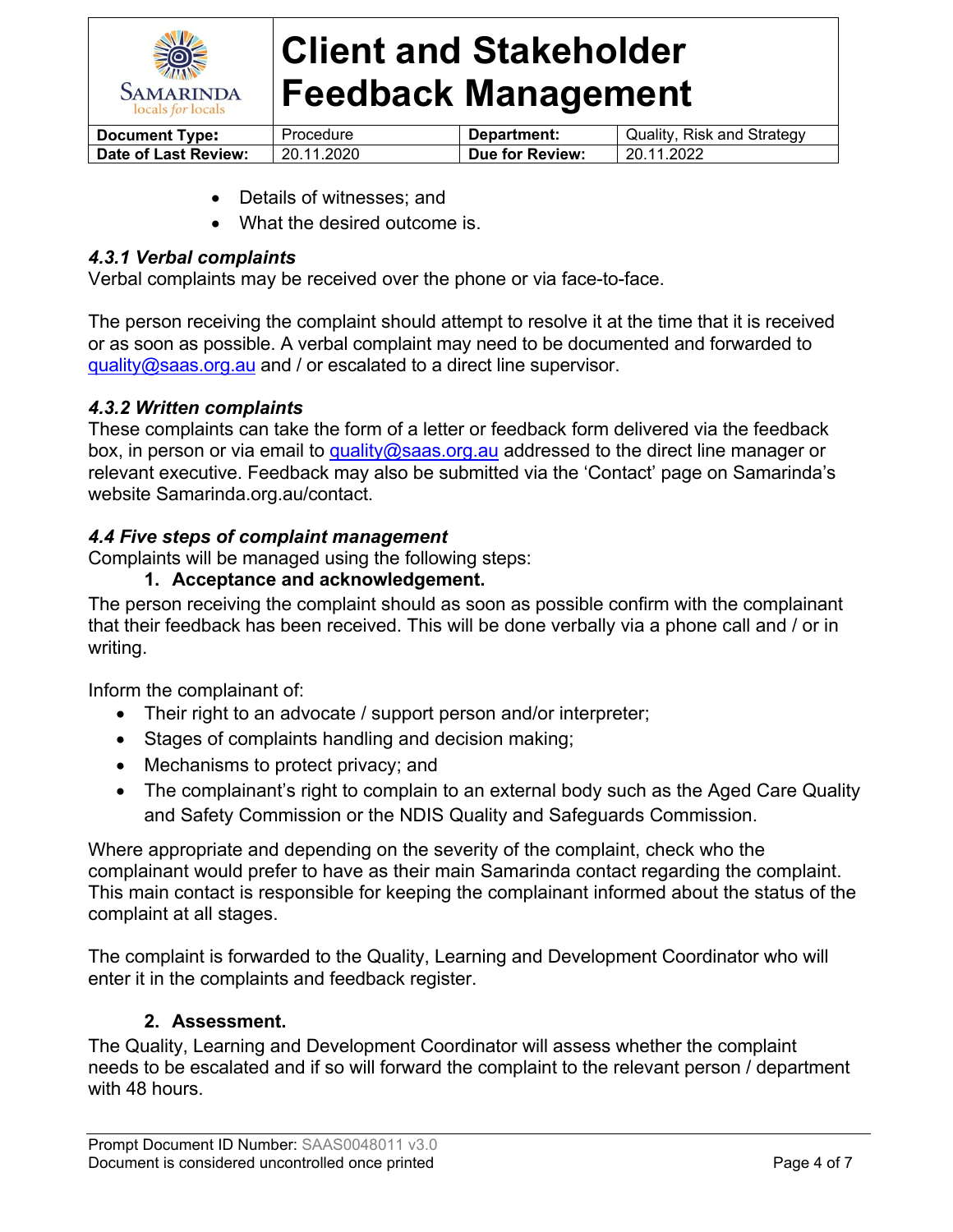

| <b>Document Type:</b> | Procedure  | Department:     | Quality, Risk and Strategy |
|-----------------------|------------|-----------------|----------------------------|
| Date of Last Review:  | 20.11.2020 | Due for Review: | 20.11.2022                 |
|                       |            |                 |                            |

Complaints against Samarinda staff are managed as per the Employee Grievance Resolution Procedure.

# **3. Investigation.**

Natural justice (procedural fairness) will be applied when planning and making decisions on the investigation. Where a complaint has been made against a member of staff, they will be informed and appropriately supported throughout the investigation process.

An investigator will be appointed to gather information and coordinate the complaint. If a meeting/s is required, confirm it will be held in a safe environment that will be determined by the complainant and at a time that is mutually suitable.

The complainant's consent may be required in order to undertake a thorough investigation. This must be obtained before disclosing any personal information (including both health and sensitive information) as part of the complaint resolution and response. Where required, the provision or refusal of consent must be formally documented.

The investigator will keep accurate records of all actions undertaken in investigating and resolving the complaint.

Where an allegation arises from a complaint that will require notification to other agencies such as Police, the complainant should be told about the limitations of consent and that information may have to be provided to that agency. The investigator will notify the appropriate manager of the need to make a notification to an agency. The investigator will ensure any mandatory reports or other legal obligations under Australian Law are carried out in a timely fashion including ensuring that reportable incidents will be reported to the NDIS Commission within the required timeframe using the Notifying Reportable Incidents Procedure.

The investigator or Samarinda contact person nominated by the complainant will update the complainant on the investigation process and outcome of the investigation.

The investigation and resolution of a complaint should be completed wherever practical within 28 days of receipt.

# **4. Response and resolution.**

The investigator will prepare a report / response to the complainant's feedback based on the results of the investigation with an explanation of the circumstances contributing to the dissatisfaction including an apology for the complainant's experience (where applicable).

They will determine if the complainant is satisfied and provide the complainant with options for reviewing the decision. Should the complaint not be resolved to the complainant's satisfaction, they will be provided with information of how to further escalate the complaint should they wish.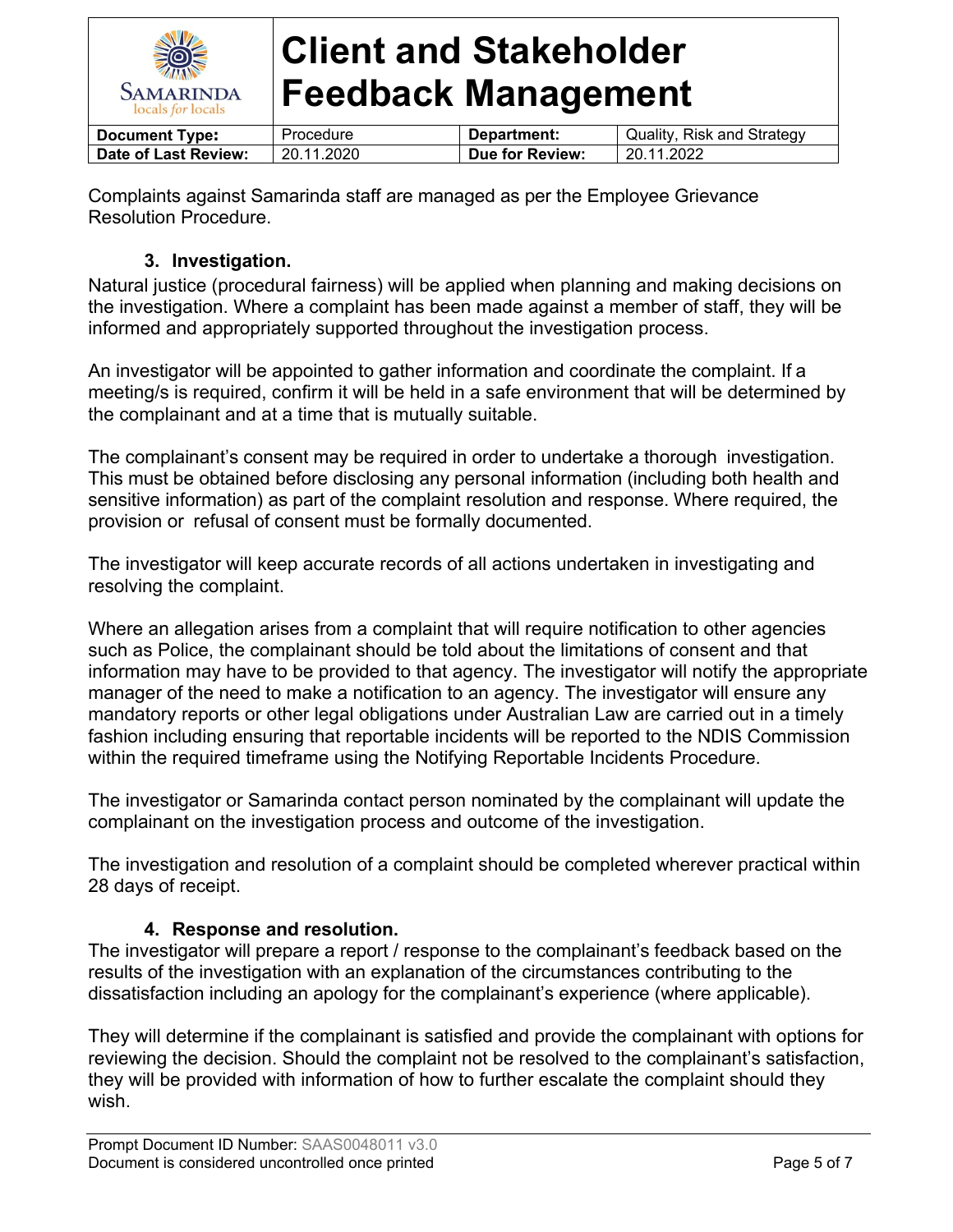

| <b>Document Type:</b> | Procedure  | Department:     | Quality, Risk and Strategy |
|-----------------------|------------|-----------------|----------------------------|
| Date of Last Review:  | 20.11.2020 | Due for Review: | 20.11.2022                 |

## **5. Implementation.**

The Quality Risk Strategy department will determine (in consultation with staff and line supervisors where relevant) what preventative actions should occur and identify opportunities for continuous improvements in response to the complaints. This will include considering whether there are systemic issues that need addressing. Before closing out a complaint, the Quality Risk Strategy department or their delegate should seek some feedback from the complainant about the effectiveness of the complaints system.

On the third week of the month the Quality, Learning and Development Coordinator will forward to relevant Executives a summary of 'Open' complaints on the register and seek a response detailing actions taken to resolve the complaint. The relevant Executive is to provide a response within 10 days. The Quality, Learning and Development Coordinator is then responsible for updating the register and keeping it up to date.

The Quality, Risk and Strategy department will:

- Record the details of any improvements stemming from the feedback or suggestion in the Continuous Improvement register; and
- File all documents including the complaint forms, emails, letters and notes under the complaint. Access to these documents will be restricted.

## *4.5 Anonymous, Confidential and Whistleblower Complaints*

Complainants may elect to provide anonymous (unable to be identified) or confidential (only identified by receiver of complaint) feedback or use the Whistleblower process (when there is a belief that there are unlawful practices occurring). Samarinda supports the right to provide complaints anonymously and for identification to be withheld on request.

Where a complaint is anonymous, a full investigation may not be possible due to lack of information. This must be relayed to the complainant if they are in contact with Samarinda staff.

Recording of formal anonymous or confidential complaints are managed by the Quality Risk Strategy department. As with all feedback, anonymous or confidential complaints may be used locally for purposes such as staff education and awareness of the client experience or for highlighting opportunities for quality improvement activities.

## *4.6 Withdrawal of a Complaint*

A complainant may withdraw their complaint at any stage. Withdrawal of a formal complaint may be done in writing or verbally. Samarinda may continue to use feedback to improve systems and processes.

## *4.7 Complaints Forwarded by an External Agency*

The processes for notification, escalation and closure of complaints forwarded by an external